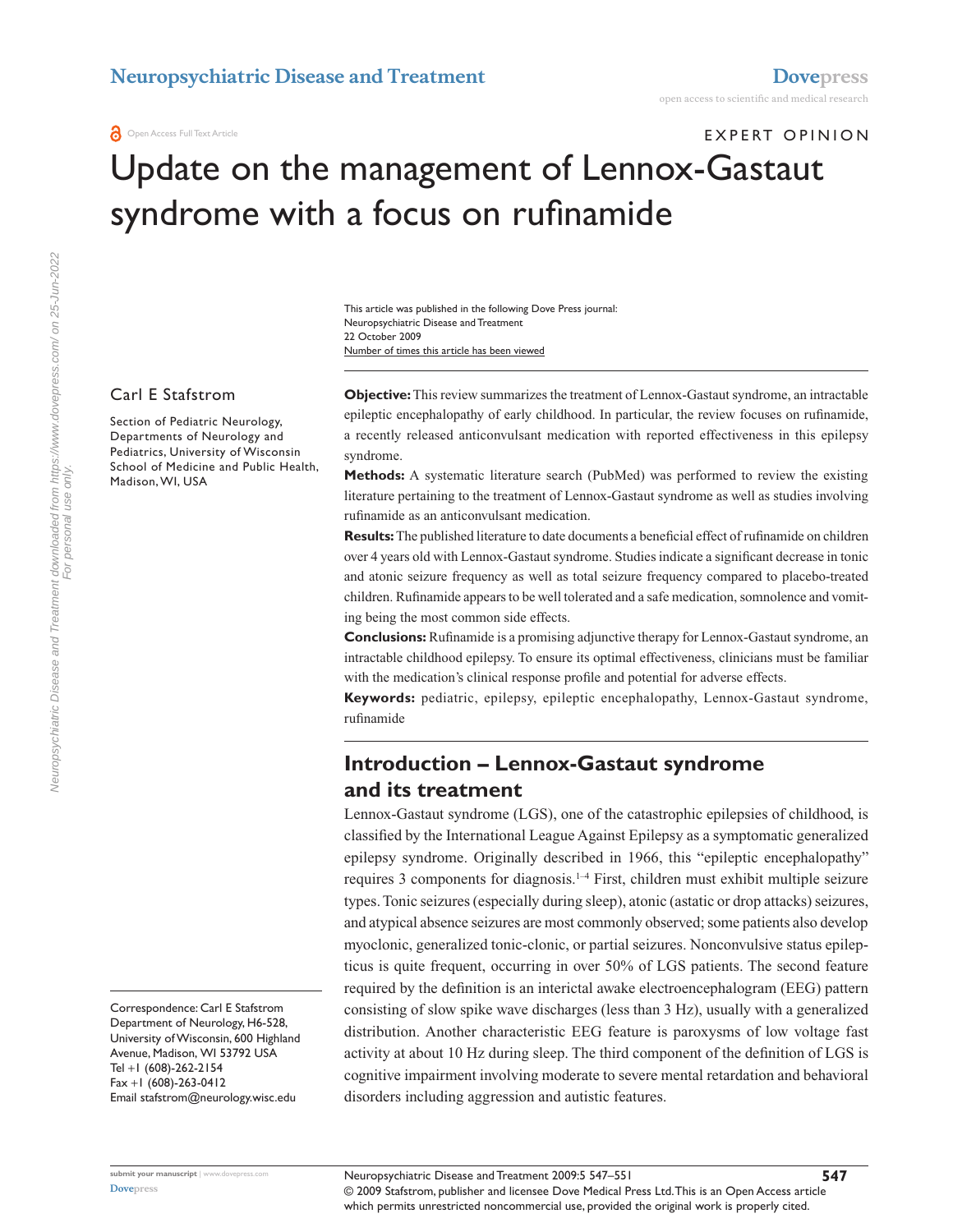Over 75% of children with LGS have an identifiable cause (symptomatic or presumed symptomatic/cryptogenic). These include numerous congenital or acquired etiologies, such as cortical maldevelopment, perinatal hypoxia-ischemia, CNS infection, or neurometabolic disorders. About 20% of children with LGS have prior infantile spasms (West syndrome) and evolve into LGS with age. The typical age of onset of LGS is between 2 and 5 years; boys are affected about 5 times more often than girls.<sup>5</sup> The prognosis of LGS is poor, with regard to both seizures and cognitive outcome. Risk factors for a poor cognitive prognosis include symptomatic etiology, history of nonconvulsive status epilepticus, prior infantile spasms, and early age of seizure onset.<sup>6</sup>

Due to the encephalopathic nature and multiple seizure types, LGS is notoriously difficult to treat.7 Many drugs reduce seizures initially, only to lose effectiveness over time. Children often end up on polypharmacy with numerous anticonvulsants, which adds to the cumulative side effects and drug–drug interactions.3 Furthermore, the seizures themselves are thought to contribute to the cognitive impairment and behavioral comorbidities.

Difficulties in diagnosing LGS are discussed in detail in a recent review.<sup>4</sup> Sometimes the classic clinical and EEG features are not present at the onset of the syndrome. Due to the heterogeneous causes, the diagnosis may be delayed or uncertain, at least initially. Some aspects of the seizure semiology can be confusing. For example, it can be difficult to differentiate between spasms and tonic seizures and to identify and quantify atypical absence seizures accurately. Some rapidly secondarily generalized seizures can also mimic seizure types seen in LGS.

Many treatment attempts in LGS are anecdotal and empirical. Systematic difficulties complicate performance of drug trials in LGS, including the very frequent occurrence (often nearly uncountable) of atypical absence seizures, the inaccuracy of parental reports of seizure semiology and frequency, the wide range of etiologies, and the evolution of seizure types over time.

A few randomized, double blind, placebo-controlled trials of single agents have been performed in LGS.<sup>5,7</sup> Felbamate,<sup>8</sup> lamotrigine,<sup>9</sup> and topiramate<sup>10</sup> reduced the occurrence of atonic and tonic-clonic seizures in children with LGS. All of these studies entailed addition of the study drug to other medications, and the studies varied considerably in their experimental design and patient selection criteria. No head-to-head trial comparing more than one drug has been published.

Even with the new generation of anticonvulsants, valproic acid is considered the most useful initial medication of choice

for drop attacks, atypical absences and myoclonic seizures in LGS.5,11,12 Although there are no controlled studies, valproic acid is reportedly effective against multiple LGS seizure types including atypical absence, myoclonic, and other situations in which slow spike-wave discharges are found on EEG. Caution must be exercised in using valproic acid in children under the age of 2 years, especially if they are receiving several other anticonvulsants, because of the risk of hepatotoxicity. In that age group, it has been recommended to try topiramate or lamotrigine first.<sup>11</sup> Felbamate could also be considered as an alternative to valproic acid, because felbamate lacks the sedative side effect seen with other anticonvulsants (eg, topiramate, benzodiazepines), which exacerbates seizure occurrence. Owing to the risk of aplastic anemia and hepatoxicity with felbamate use, this medication must be used with caution and appropriate patient monitoring of blood levels, liver function, and hematologic indices. Caretakers must be provided detailed information about the potential risks of felbamate. The effects of benzodiazepines are variable. A recent study showed that clobazam significantly reduced both drop and non-drop seizures in a dose-dependent manner in patients with LGS.<sup>13</sup> Clobazam reportedly has less sedative effects than other benzodiazepines, making it an attractive potential adjunctive treatment for LGS.

An animal model of LGS does not exist, hampering progress in design of therapeutics. It is not surprising that there is no experimental model, since LGS comprises so many distinct seizure types and lacks a consistent underlying etiology. Treatment of rats with a cholesterol synthesis blocker produces atypical absence seizures with slow spike waves, providing an opportunity to study the mechanism of this specific seizure type, which appears to involve  $GABA_p$ receptors.14 These observations have not yet been exploited therapeutically.

Some general treatment considerations include recommendations to use as few anticonvulsants concurrently as possible to avoid side effects from polytherapy, avoid excessive drowsiness which exacerbates several of the seizure types in this syndrome, and consider the cognitive and psychological comorbidities which result from both LGS and its treatment. Clearly, a multidisciplinary approach is required to address the medical and psychosocial aspects of LGS. At present, authorities recommend valproic acid as the first line medication, followed by one or two of the second-line agents (lamotrigine, rufinamide, topiramate, clobazam, felbamate, levetiracetam).5,12 If those therapies fail to achieve treatment goals, zonisamide, the ketogenic diet, vagus nerve stimulation, or corpus callosotomy can be tried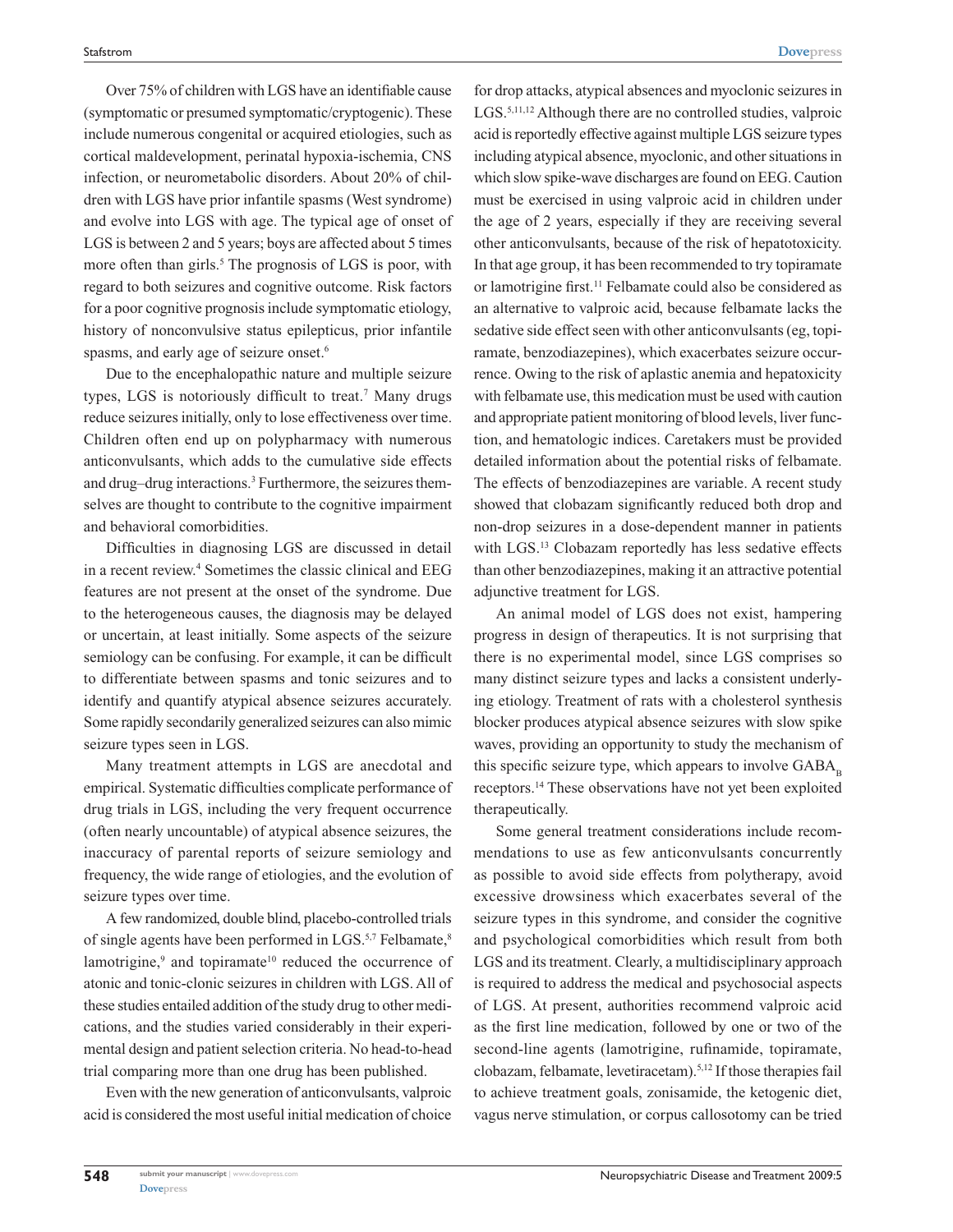(the latter targeting drop attacks). Of note, carbamazepine and gabapentin can exacerbate some of the seizure types in LGS.11,15 The role of newer anticonvulsants such as vigabatrin and zonisamide remain undetermined in LGS.

## **Rufinamide**

Ruf inamide [1-(2,6-difluoro-phenyl)methyl-1*H*-1,2,3-triazole-4-carboxamide] is a triazole derivative granted orphan drug status for the adjunctive treatment of LGS in the United States in 2004. It was released for use in Europe in 2007. In January 2009, rufinamide was approved by the United States Food and Drug Administration for treatment of LGS in children 4 years of age and older. It is also approved for adjunctive treatment of partial seizures in adults and adolescents.16 Rufinamide is structurally unrelated to other anticonvulsants. Its mechanism of action reportedly involves decreased firing of high frequency sodium-dependent action potentials and prolongation of sodium channel inactivation.<sup>17</sup> Enhancing sodium channel inactivation would prevent a neuron from generating subsequent bursts of high frequency action potentials. However, data implicating an effect of rufinamide on sodium channels is presently published only in abstract form and, given the preclinical profile, other mechanisms of action are likely to operate.18 Rufinamide has a wide spectrum of anticonvulsant effectiveness in animals including the maximal electroshock model (for generalized tonic-clonic and partial seizures) and the subcutaneous pentylenetetrazol model (for clonic seizures).19 In support of the hypothesized action of rufinamide on sodium channels, seizure protection in those *in vivo* models is also afforded by other anticonvulsants that block sodium channel function. Rufinamide also blocks seizures induced by subcutaneous strychnine, bicuculline, and picrotoxin.<sup>20</sup>

Rufinamide has an excellent safety profile in animals and lacks obvious cognitive side effects and behavioral toxicity at clinically relevant doses. On the rotorod test of motor coordination, rufinamide had a higher safety index than phenytoin, phenobarbital, and ethosuximide.<sup>19</sup> The drug also appears to be relatively devoid of cognitive side effects in humans. In a multicenter study of 189 adolescent and adult patients with partial seizures, 12 weeks of treatment with rufinamide failed to cause deficits (compared to placebo) in several measures of cognitive function, including psychomotor speed and alertness, processing speed, and working memory.<sup>21</sup>

#### Pharmacokinetics

Taken orally, rufinamide is well absorbed (∼85% after an oral dose).<sup>22</sup> The absorption rate is slow and the extent of absorption decreases as the dose is increased. After a single 400 mg oral dose in healthy adults, the time to maximum plasma concentration ranges from 1.5 to 10 hours with an average of about 6 hours, with a mean maximum plasma concentration  $(C_{\text{max}})$  of 3.03  $\mu$ g/mL.<sup>23</sup> Rufinamide has low protein binding (∼34%) and food does not affect the time to maximum plasma concentration or peak plasma concentration.22 The plasma half life is 6 to 10 hours and is unaffected by renal disease. There is no reported effect of age on the half-life of rufinamide.

Rufinamide is eliminated primarily via metabolism, the principal metabolite being a carboxylic acid derivative. This metabolite primarily appears in the urine, and only about 2% of rufinamide occurs in the urine unchanged. The metabolite has no known pharmacological activity. The cytochrome P450 system is not involved.

#### Drug–drug interactions

The low plasma binding rate of rufinamide suggests that drug–drug interactions are likely to be minimal. However, in conditions like LGS, in which polypharmacy is usual, careful elucidation of drug–drug interactions is necessary. In all of the clinical trials with rufinamide, patients were on multiple anticonvulsants. In the largest trial of rufinamide in LGS, there were no significant effects of rufinamide on the plasma concentrations of valproic acid, lamotrigine, or topiramate.24 There is no study of the effects of rufinamide on felbamate concentration.

At average steady state concentrations of rufinamide, the pharmacokinetics of several other anticonvulsants were not significantly affected. This comparison includes population pharmacokinetic analyses of carbamazepine, lamotrigine, phenobarbital, phenytoin, and valproic acid. However, phenytoin clearance was decreased at average steady state levels of rufinamide up to 21%, suggesting that phenytoin levels should be closely monitored in patients on concurrent rufinamide.

The clearance of rufinamide is not significantly affected by several other anticonvulsants including carbamazepine, phenytoin, primidone, and phenobarbital. However, rufinamide clearance was decreased by valproic acid with elevated rufinamide levels of up to 70%.20 Therefore, valproic acid therapy should be introduced cautiously and at relatively low doses in children already on rufinamide.

## Efficacy studies

Results from randomized controlled clinical trials of rufinamide are just appearing. Early sponsored studies, including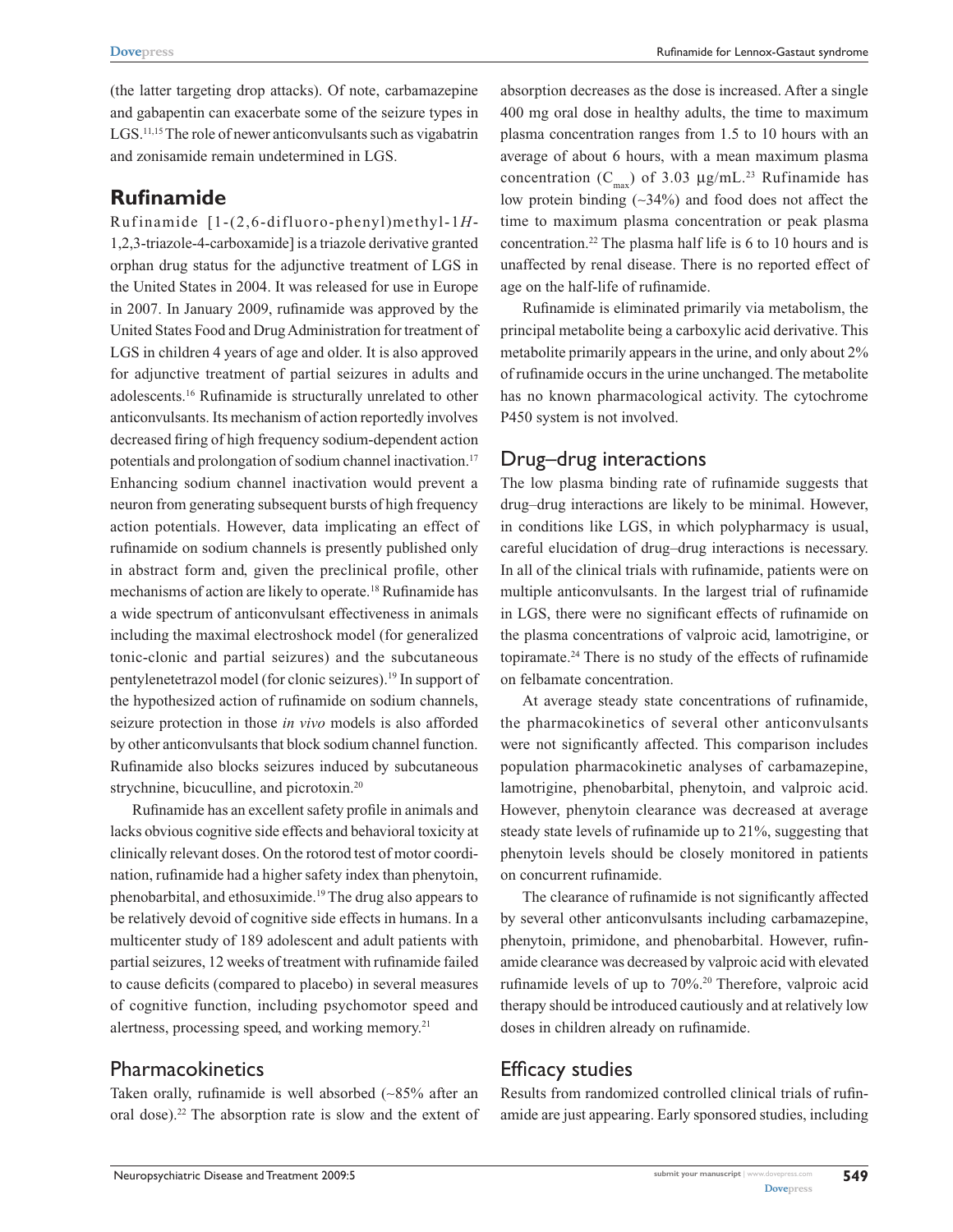open label extensions, provided data that rufinamide had a beneficial effect as add-on therapy for partial seizures in adolescents and adults. For LGS, a single double-blind randomized placebo controlled trial has been published.<sup>24</sup> This study involved 138 patients between the ages of 4 and 30 years who had LGS diagnoses for a median of 7.5 years. About one-third of participants were under 12 years of age.

Study subjects were randomized to either oral rufinamide (titrated up to 45 mg/kg/day over 14 days) ( $N = 74$ ) or placebo  $(N = 64)$  in addition to their other antiepileptic drugs. This study involved a 28-day baseline followed by an 84-day parallel group treatment (14 days titration, 70 days maintenance). Primary end points were the percent change in seizure frequency and the parent/guardian ratings of seizure severity.

The investigators found a significant decrease in total seizures compared with placebo  $(-32.7\% \text{ vs } -11.7\%$ :  $P = 0.0015$ , and tonic-atonic seizures compared with placebo  $(-42.5\% \text{ vs } +1.4\% \text{: } P < 0.0001)$ . The patients on rufinamide also had a greater improvement in seizure severity and a higher 50% responder rate compared with placebo for both total seizures and tonic-atonic seizures. Adverse effects in this study were modest, with 24% of treated patients experiencing sedation and 21% experiencing vomiting. Eight percent of the rufinamide group withdrew because of adverse side effects. Cognitive or psychiatric adverse events were less common among rufinamide-treated patients than in the placebo group. It was concluded that rufinamide is well tolerated and efficacious for seizures in LGS.

A 3-year open-label followup study, published in abstract form only, reports continued rufinamide effectiveness.<sup>25</sup> That study included 124 patients treated for a median of 432 days at a dose of 10 to 45 mg/kg/day. Compared to the placebo group, there was a decrease in total seizures at all time points assessed up to 3 years, ranging from  $-42.6\%$  to  $-79.3\%$ . Furthermore, rufinamide was well tolerated over the long term, with only 12 patients discontinuing the drug because of adverse side effects (most commonly vomiting, pyrexia, and somnolence).

A recently published study from Europe, using observational retrospective data from multiple centers, examined the effectiveness of rufinamide in children and adults with refractory epilepsy, including LGS.26 In the subgroup with LGS, 17 of 31 patients (55%) had a response rate with greater than 50% reduction in countable seizures. Investigators found fatigue, vomiting, anorexia in 10% to 20% of patients but no serious adverse effects. Again, this study concludes that rufinamide is effective and well tolerated in patients with refractory epilepsy, including LGS.

Although promising as a novel anticonvulsant in LGS, several caveats arise regarding rufinamide. In part, issues relate to the study populations. As discussed above, patients with LGS are notoriously difficult to treat, are often treated with multiple anticonvulsant medications, and seizures are of several different types and difficult to monitor and count. Therefore, the question arises as to what place rufinamide will hold in overall treatment algorithm for LGS. The drug is promising with good effectiveness and tolerability studies to date. However, a larger number of patients must be treated with this medication to establish its role in the treatment armamentarium. There are no head-to-head studies comparing rufinamide with other anticonvulsants. The role of this new medication in relationship to prior drugs with some reported effectiveness in LGS needs to be further defined.

#### **Conclusions**

Rufinamide is a novel, broad-spectrum anticonvulsant drug with promising potential for treatment of many seizure types. In particular, the multiple seizure types seen in patients with LGS may be amenable to treatment with rufinamide. Rufinamide appears to have a good safety profile and is well tolerated with minimal expected side effects. Some of the most common side effects (eg, somnolence, vomiting) could perhaps be ameliorated by slow titration. Patient and caretaker satisfaction data need to be obtained. Given the devastating nature of the seizures and cognitive impairments in LGS, any treatment with an even modest benefit is a welcome addition to the therapeutic armamentarium.

## **Disclosure**

The author declares no conflicts of interest.

#### **References**

- 1. Gastaut H, Roger J, Soulayrol R, et al. Childhood epileptic encephalopathy with diffuse slow spike-waves (otherwise known as "petit mal variant") or Lennox-Gastaut syndrome. *Epilepsia*. 1966;7(2):139–179.
- 2. Wheless JW, Constantinou JEC. Lennox-Gastaut syndrome. *Pediatr Neurol*. 1997;17(3):203–211.
- 3. Markand ON. Lennox-Gastaut syndrome (childhood epileptic encephalopathy). *J Clin Neurophysiol*. 2003;20(6):426–441.
- 4. Arzimanoglou A, French J, Blume WT, et al. Lennox-Gastaut syndrome: a consensus approach on diagnosis, assessment, management, and trial methodology. *Lancet Neurol*. 2009;8:82–93.
- 5. Ferrie CD, Patel A. Treatment of Lennox-Gastaut syndrome. *Eur J Paediatr Neurol*. 2009. In press, doi:10.1016/j.ejpn.2008.12.005.
- 6. Oguni H, Hayashi K, Osawa M. Long-term prognosis of Lennox-Gastaut syndrome. *Epilepsia*. 1996;37(Suppl 3):44–47.
- 7. Hancock EC, Cross HHJ. Treatment of Lennox-Gastaut syndrome. *Cochrane database Syst Rev*. 2003(3):CD003277.
- 8. Ritter FJ, Leppik IE, Dreifuss FE; Felbamate Study Group. Efficacy of felbamate in childhood epileptic encephalopathy (Lennox-Gastaut syndrome). *N Engl J Med*. 1993;328(1):29–33.